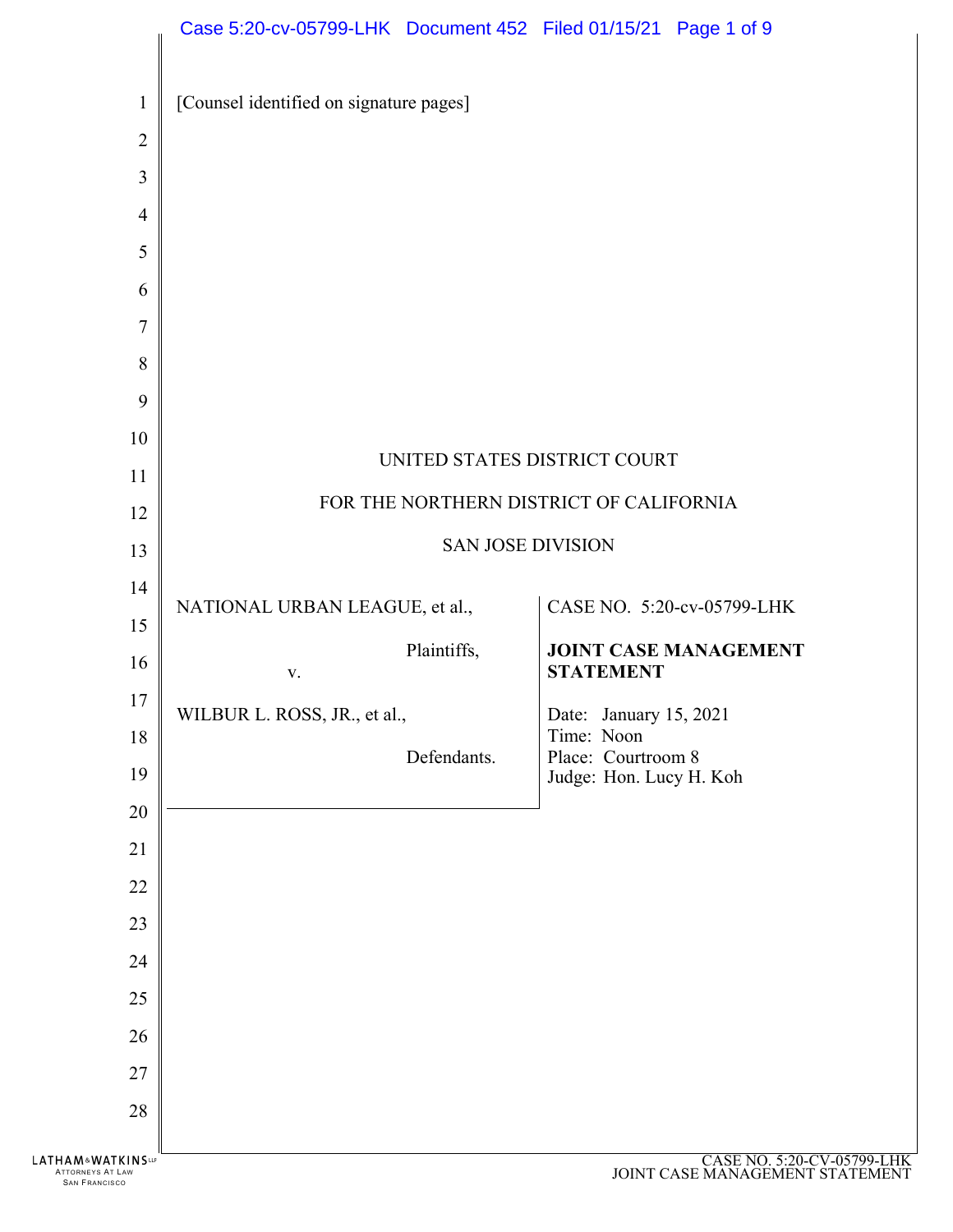| $\mathbf{1}$   | Pursuant to Civil Local Rule 16-10(d) and the Court's January 11, 2021 Case                        |
|----------------|----------------------------------------------------------------------------------------------------|
| $\overline{c}$ | Management Order (Dkt. 444), the parties to this action, by their respective counsel, respectfully |
| 3              | submit the following Joint Case Management Statement in anticipation of the Further Case           |
| $\overline{4}$ | Management Conference scheduled for January 15, 2021 at noon. For the reasons set forth            |
| 5              | below, in light of the current depositions, motions and discovery deadlines on calendar and the    |
| 6              | pending transition to a new Administration, Defendants have requested a 21-day stay of the case    |
| $\overline{7}$ | in order to provide for an orderly transition and to let the new Administration assess the case.   |
| 8              | Pursuant to Defendants' express representations set forth below, which ensure that various         |
| 9              | counts and data will not be pushed out until after the new Administration is in place (and only    |
| 10             | upon advance notice to Plaintiffs) and otherwise ensure that Plaintiffs will not be prejudiced in  |
| 11             |                                                                                                    |
| 12             | any way, Plaintiffs agree to the 21-day stay.                                                      |
| 13             | The parties look forward to discussing this matter with the Court at the case management           |
| 14             | conference scheduled for later today.                                                              |
| 15             | REQUEST FOR 21-DAY STAY OF LITIGATION TO ALLOW FOR<br>I.                                           |
| 16             | <b>TRANSITION TO THE NEW ADMINISTRATION</b>                                                        |
| 17             | As the Defendants have stated in prior Case Management Conferences, the Census                     |
|                | Bureau is working to complete an accurate census as quickly as possible. However, it has now       |
| 18             | become evident that the Census Bureau will not be in position to finalize or provide               |
| 19             | apportionment data until many weeks after January 20, 2021, the date on which the incoming         |
| 20             | Administration will take responsibility for supervision of the Census Bureau. It has also become   |
| 21             | clear that the Census Bureau will not be in position to finalize or provide reports, estimates, or |
| 22             | data relating to (i) the July 21, 2020 Presidential Memorandum on Excluding Illegal Aliens from    |
| 23             | the Apportionment Base Following the 2020 Census or (ii) Executive Order 13880, entitled           |
| 24             | Collecting Information About Citizenship Status in Connection with the Decennial Census (July      |
| 25             | 11, 2019), until many weeks after January 20, 2021. This ongoing litigation has required           |
| 26             | Defendants to expend substantial resources, including for preparation of many depositions          |
| 27             | scheduled for next week and the production of numerous documents and materials. In                 |
| 28             |                                                                                                    |
| <b>KINS</b> LP | $C$ A SE NO 5.20 $C$ V 05700 LHI                                                                   |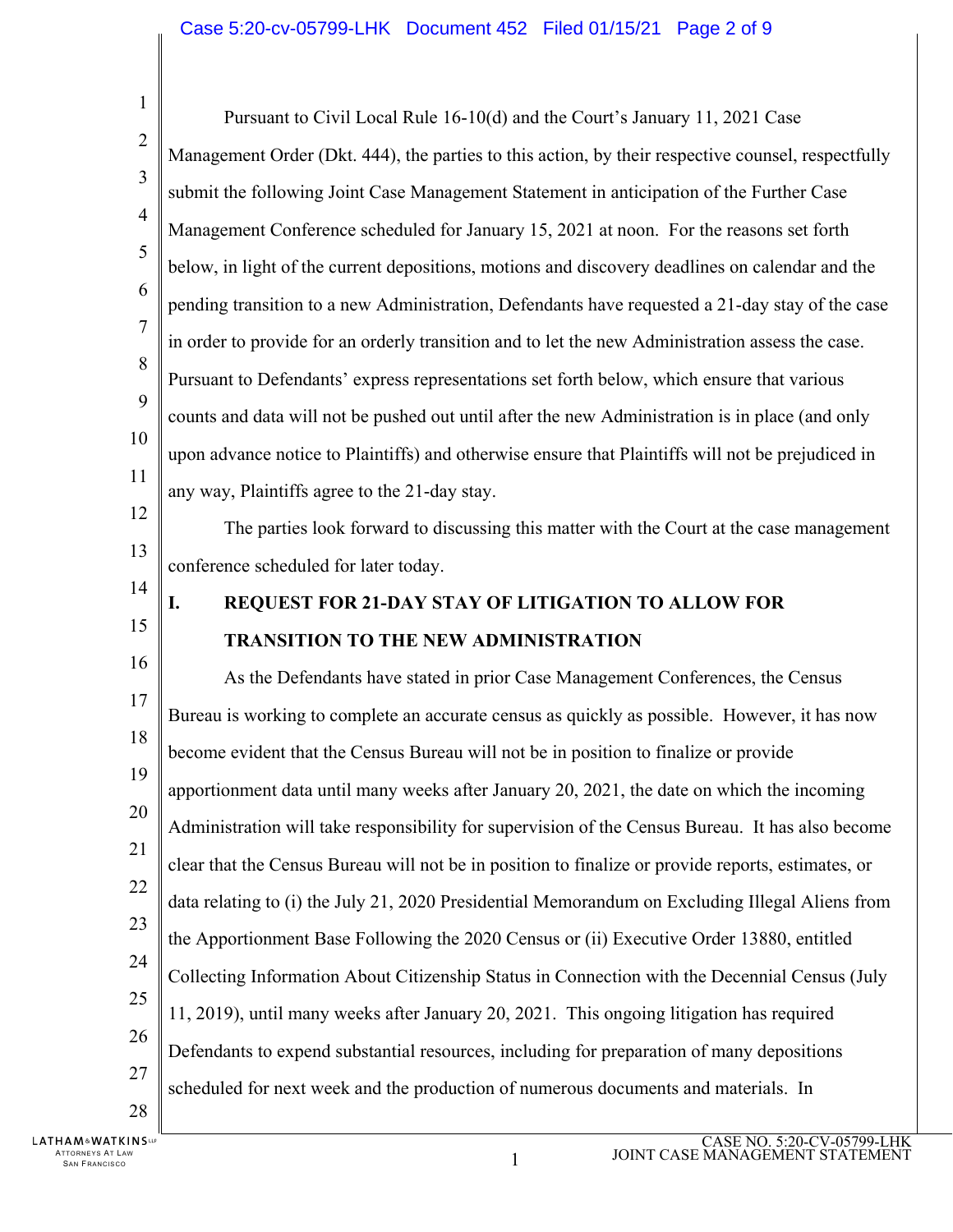## Case 5:20-cv-05799-LHK Document 452 Filed 01/15/21 Page 3 of 9

1  $\overline{2}$ 3 4 5 6 7 Defendants' view, the additional expenditure of these resources during a transition to the new Administration, and when Defendants are now representing to Plaintiffs and the Court that they are not in a position to finalize or provide any of the information set forth above, would not be the most efficient use of resources. Moreover, because this litigation is occurring during a transition to the new Administration, Defendants believe that it may, in fact, divert the incoming Administration's attention from the Census Bureau's statutory duties during a time period critical for the Census Bureau to complete those duties.

8 9 10 11 12 13 14 15 Defendants believe that the public interest would be served by staying all proceedings in this litigation for 21 days. Such a stay would permit the incoming Administration to evaluate the Census Bureau's and the Department of Commerce's operations and assess, among other things, the interests of the United States and its litigating positions in light of Plaintiffs' claims in this case. The proposed stay would apply to any outstanding obligations to the Court, as well as to all outstanding discovery except as noted below. A stay would have the benefit of allowing the Census Bureau to focus its resources during the pendency of the stay on continuing its efforts to complete the census.

16 17 18 19 In light of the impossibility of Defendants finalizing or providing the above information until many weeks after the change in Administration on January 20, 2021, and to facilitate the transition of census matters to the next Administration, Defendants, by and through their counsel at the Department of Justice, acknowledge and represent to this Court that:

20 21 22 23 24 25 1) Reports, estimates, or data relating to the July 21, 2020 Presidential Memorandum on Excluding Illegal Aliens from the Apportionment Base Following the 2020 Census will not be finalized, reported or publicly disclosed prior to the change of Administration on January 20, 2021. Should such information be finalized after the change of Administration but prior to the end of the proposed stay, Defendants would provide Plaintiffs with 7 days' detailed notice prior to reporting or publicly disclosing it.

26 27 28 2) Reports, estimates, or data relating to Executive Order 13880, entitled Collecting Information About Citizenship Status in Connection with the Decennial Census (July 11, 2019), will not be finalized, reported or publicly disclosed prior to the change of Administration on

**LATHAM&WATKINS** ATTORNEYS AT LAW TORNEYS AT LAW  $\,$  2 and 2 and 2 and 2 and 2 and 2 and 2 and 2 and 2 and 2 and 2 and 2 and 2 and 2 and 2 and 2 and 2 and 2 and 2 and 2 and 2 and 2 and 2 and 2 and 2 and 2 and 2 and 2 and 2 and 2 and 2 and 2 and 2 and 2 a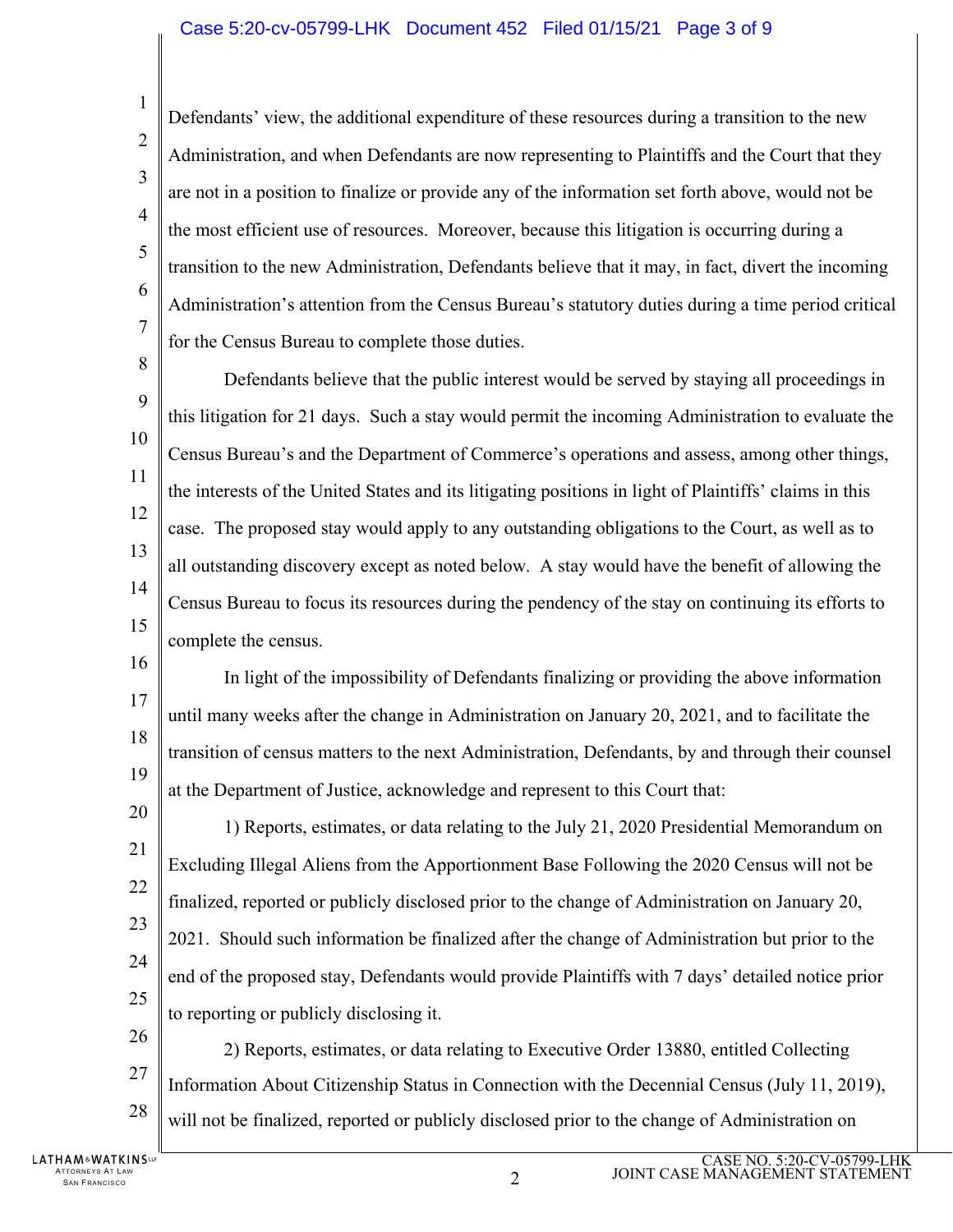## Case 5:20-cv-05799-LHK Document 452 Filed 01/15/21 Page 4 of 9

January 20, 2021. Should such information be finalized after the change of Administration but prior to the end of the stay, Defendants would provide Plaintiffs with 7 days' detailed notice prior to reporting or publicly disclosing it.

4 5 6 7 8 9 10 3) Neither the Census Bureau nor the Department of Commerce will report or publicly disclose any population counts or estimates relating to the population as of April 1, 2020, including counts or estimates of the illegal alien/undocumented immigrant population, prior to the change of Administration on January 20, 2021. To the extent such population counts or estimates are developed after the change of Administration but prior to the end of the stay, Defendants would provide Plaintiffs with 7 days' detailed notice prior to reporting or publicly disclosing them.

11 12 13 The parties agree that the restrictions contained in  $(1) - (3)$  above shall not apply to Defendants' obligations to respond to information requests from Congress or the Office of the Inspector General.

14 15 16 17 18 Plaintiffs remain ready and willing to continue litigating this case in all respects under the current schedule. However, in light of Defendants' express acknowledgments and representations in this filing, which are provided for the purposes of Plaintiffs not being prejudiced in any way by the 21-day stay Defendants have asked for in light of the upcoming transition to a new Administration, Plaintiffs agree and respectfully ask that the case be stayed for 21 days.

19 20 21 22 23 24 25 Notwithstanding the proposed stay, the parties ask this Court to resolve Plaintiffs' Renewed Motion to Compel and for Sanctions, ECF No. 433, except that Plaintiffs ask the Court to hold their request for sanctions contained therein in abeyance and not resolve it at this time, subject to Plaintiffs renewing such request in the future if warranted given the parties' ongoing discussions on these matters. If the Magistrate Judge Panel issues a decision on Plaintiffs' Motion to Compel, the parties reserve their right to appeal that decision to the District Court and the appellate courts, and to seek a stay pending any appeal of any adverse decision.

26 27 28 Defendants acknowledge and represent that, should the parties not reach resolution and the case restart once the 21-day stay is lifted (under the exact same schedule currently in place, continued by 21 days), Defendants will not resist or challenge Plaintiffs taking any of the

1

 $\overline{2}$ 

3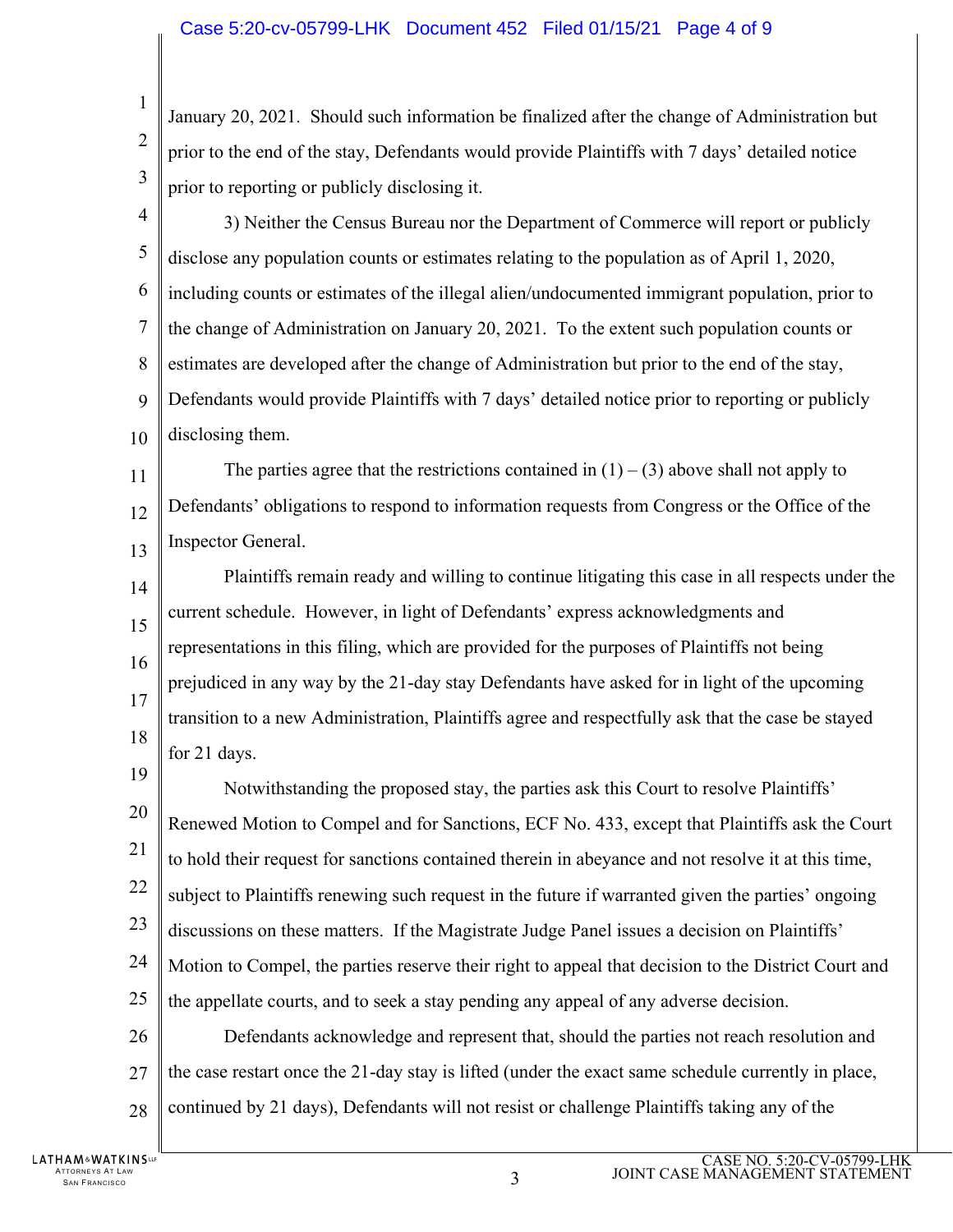## Case 5:20-cv-05799-LHK Document 452 Filed 01/15/21 Page 5 of 9

1 2 3 4 depositions currently scheduled, or producing any of the documents and materials Defendants currently are obligated to produce, but Defendants reserve their rights to assert the objections that they would have had in the normal course. The parties propose providing a Joint Case Management Statement two business days

5 before the conclusion of the proposed 21-day stay, should the Court enter a stay.

| 6              |                         |                                                                                                                                               |
|----------------|-------------------------|-----------------------------------------------------------------------------------------------------------------------------------------------|
| $\overline{7}$ | Dated: January 15, 2021 | <b>LATHAM &amp; WATKINS LLP</b>                                                                                                               |
| 8              |                         | By: /s/ Sadik Huseny<br>Sadik Huseny                                                                                                          |
| 9              |                         | Sadik Huseny (Bar No. 224659)                                                                                                                 |
| 10             |                         | sadik.huseny@lw.com                                                                                                                           |
| 11             |                         | Steven M. Bauer (Bar No. 135067)<br>steven.bauer@lw.com<br>Amit Makker (Bar No. 280747)                                                       |
| 12             |                         | amit.makker@lw.com<br>Shannon D. Lankenau (Bar. No. 294263)                                                                                   |
| 13             |                         | shannon.lankenau@lw.com<br><b>LATHAM &amp; WATKINS LLP</b>                                                                                    |
| 14             |                         | 505 Montgomery Street, Suite 2000<br>San Francisco, CA 94111                                                                                  |
| 15             |                         | Telephone: 415.391.0600<br>Facsimile: 415.395.8095                                                                                            |
| 16             |                         | Melissa Arbus Sherry ( <i>pro hac vice</i> )                                                                                                  |
| 17             |                         | melissa.sherry@lw.com<br>Richard P. Bress (pro hac vice)                                                                                      |
| 18             |                         | rick.bress@lw.com<br>Anne W. Robinson ( <i>pro hac vice</i> )                                                                                 |
| 19             |                         | anne.robinson $@$ lw.com<br>Tyce R. Walters ( <i>pro hac vice</i> )                                                                           |
| 20             |                         | tyce.walters@lw.com<br>Gemma Donofrio (pro hac vice)                                                                                          |
| 21             |                         | gemma.donofrio@lw.com                                                                                                                         |
| 22             |                         | Christine C. Smith ( <i>pro hac vice</i> )<br>christine.smith@lw.com                                                                          |
| 23             |                         | <b>LATHAM &amp; WATKINS LLP</b><br>555 Eleventh Street NW, Suite 1000                                                                         |
| 24             |                         | Washington, D.C. 20004<br>Telephone: 202.637.2200<br>Facsimile: 202.637.2201                                                                  |
| 25             |                         |                                                                                                                                               |
| 26             |                         | Attorneys for Plaintiffs National Urban League;<br>League of Women Voters; Black Alliance for<br>Just Immigration; Harris County, Texas; King |
| 27             |                         | County, Washington; City of San Jose,<br>California; Rodney Ellis; Adrian Garcia; and                                                         |
| 28             |                         | the NAACP                                                                                                                                     |
| TKINS⊞         |                         | CASE NO. 5:20-CV-05799-LF                                                                                                                     |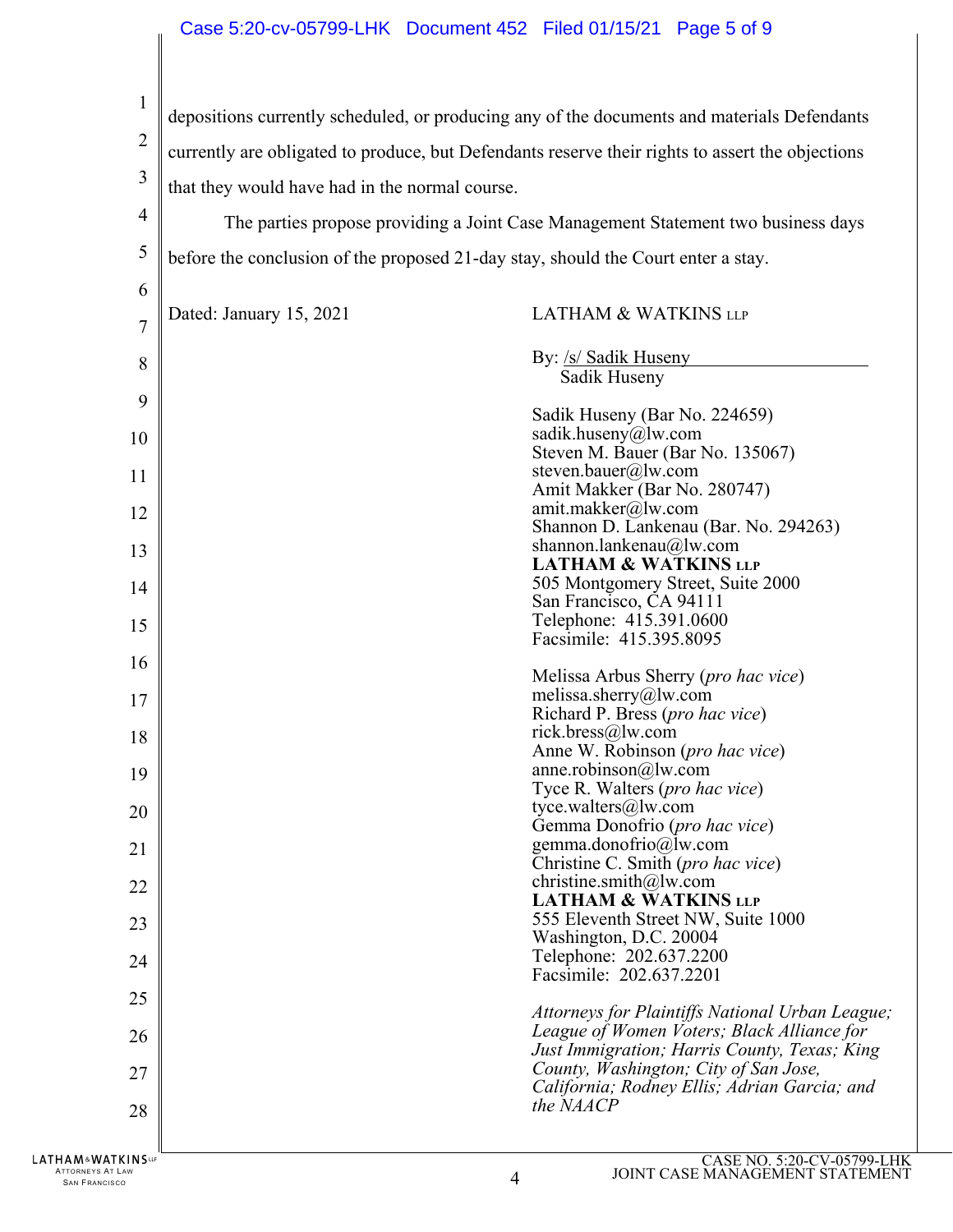|                |                         | Case 5:20-cv-05799-LHK  Document 452  Filed 01/15/21  Page 6 of 9                  |
|----------------|-------------------------|------------------------------------------------------------------------------------|
| 1              | Dated: January 15, 2021 | By: /s/ Jon M. Greenbaum                                                           |
|                |                         | Kristen Clarke (pro hac vice)                                                      |
| $\overline{2}$ |                         | kclarke@lawyerscommittee.org                                                       |
|                |                         | Jon M. Greenbaum (Bar No. 166733)                                                  |
| 3              |                         | jgreenbaum@lawyerscommittee.org                                                    |
| 4              |                         | Ezra D. Rosenberg (pro hac vice)                                                   |
|                |                         | erosenberg@lawyerscommittee.org                                                    |
| 5              |                         | Ajay Saini (pro hac vice)<br>asaini@lawyerscommitee.org                            |
| 6              |                         | Maryum Jordan (Bar No. 325447)                                                     |
|                |                         | mjordan@lawyerscommittee.org                                                       |
| 7              |                         | Pooja Chaudhuri (Bar No. 314847)                                                   |
|                |                         | pchaudhuri@lawyerscommittee.org                                                    |
| 8              |                         | <b>LAWYERS' COMMITTEE FOR CIVIL</b>                                                |
| 9              |                         | <b>RIGHTS UNDER LAW</b>                                                            |
|                |                         | 1500 K Street NW, Suite 900<br>Washington, DC 20005                                |
| 10             |                         | Telephone: 202.662.8600                                                            |
| 11             |                         | Facsimile: 202.783.0857                                                            |
| 12             |                         | Attorneys for Plaintiffs National Urban League;                                    |
|                |                         | City of San Jose, California; Harris County,                                       |
| 13             |                         | Texas; League of Women Voters; King County,<br>Washington; Black Alliance for Just |
| 14             |                         | Immigration; Rodney Ellis; Adrian Garcia; the                                      |
| 15             |                         | NAACP; and Navajo Nation                                                           |
| 16             |                         | Wendy R. Weiser (pro hac vice)                                                     |
|                |                         | weiserw@brennan.law.nyu.edu<br>Thomas P. Wolf (pro hac vice)                       |
| 17             |                         | wolft@brennan.law.nyu.edu                                                          |
| 18             |                         | Kelly M. Percival (pro hac vice)                                                   |
|                |                         | percivalk@brennan.law.nyu.edu                                                      |
| 19             |                         | <b>BRENNAN CENTER FOR JUSTICE</b>                                                  |
|                |                         | 120 Broadway, Suite 1750                                                           |
| 20             |                         | New York, NY 10271<br>Telephone: 646.292.8310                                      |
| 21             |                         | Facsimile: 212.463.7308                                                            |
| 22             |                         | Attorneys for Plaintiffs National Urban League;                                    |
| 23             |                         | City of San Jose, California; Harris County,                                       |
|                |                         | Texas; League of Women Voters; King County,<br>Washington; Black Alliance for Just |
| 24             |                         | Immigration; Rodney Ellis; Adrian Garcia; the                                      |
| 25             |                         | NAACP; and Navajo Nation                                                           |
| 26             |                         | Mark Rosenbaum (Bar No. 59940)                                                     |
| 27             |                         | mrosenbaum@publiccounsel.org<br><b>PUBLIC COUNSEL</b>                              |
|                |                         | 610 South Ardmore Avenue                                                           |
| 28             |                         | Los Angeles, California 90005                                                      |
| TKINSUP        |                         | CASE NO 5:20 CV 05700 LE                                                           |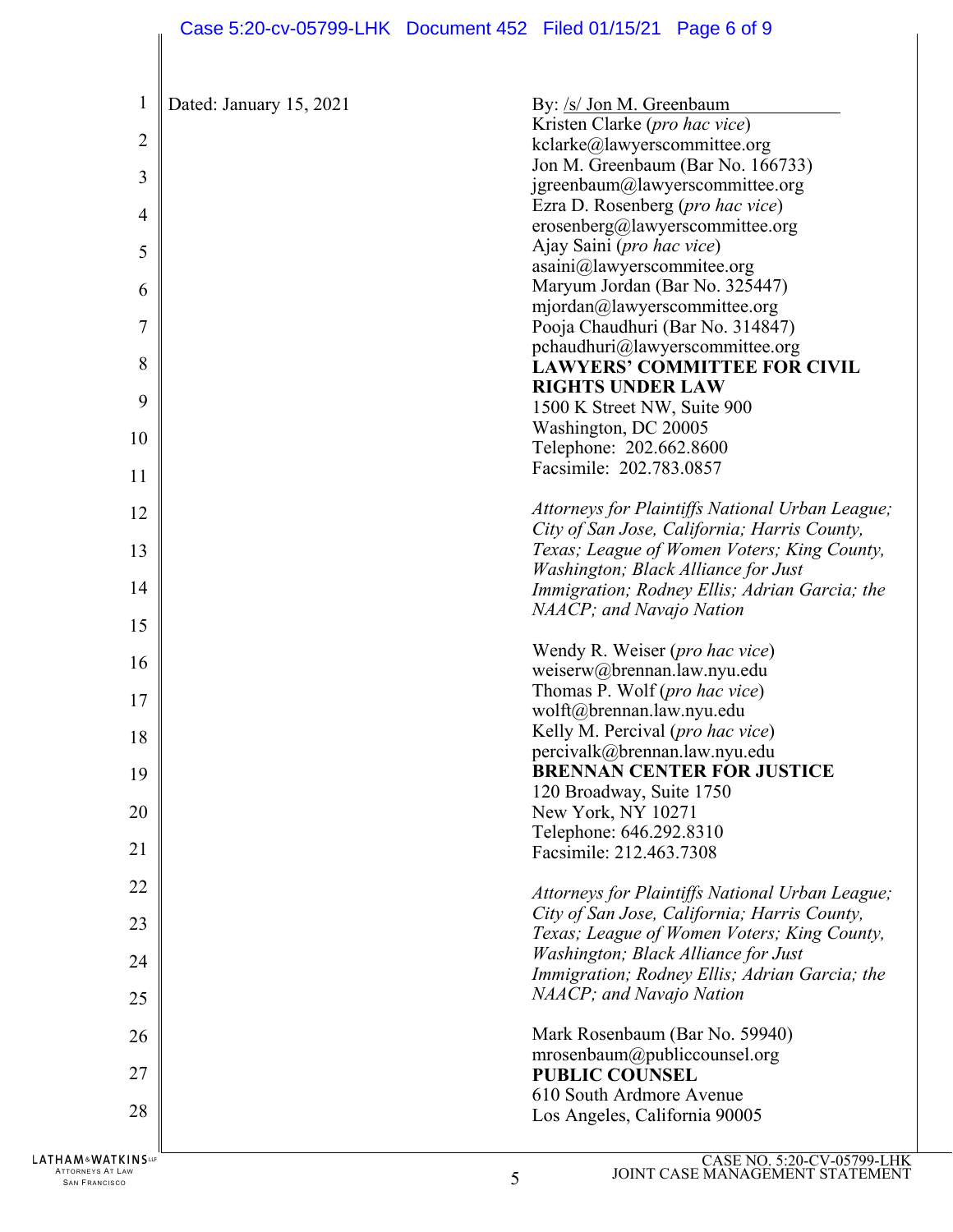|                                          | Case 5:20-cv-05799-LHK Document 452 Filed 01/15/21 Page 7 of 9 |   |                                                    |                                             |
|------------------------------------------|----------------------------------------------------------------|---|----------------------------------------------------|---------------------------------------------|
|                                          |                                                                |   |                                                    |                                             |
| 1                                        |                                                                |   | Telephone: 213.385.2977<br>Facsimile: 213.385.9089 |                                             |
| $\overline{2}$                           |                                                                |   |                                                    |                                             |
| 3                                        |                                                                |   |                                                    | Attorneys for Plaintiff City of San Jose    |
| 4                                        |                                                                |   | Doreen McPaul, Attorney General                    |                                             |
|                                          |                                                                |   | $d$ mcpaul@nndoj.org                               |                                             |
| 5                                        |                                                                |   | Jason Searle (pro hac vice)<br>jasearle@nndoj.org  |                                             |
| 6                                        |                                                                |   |                                                    | <b>NAVAJO NATION DEPARTMENT OF</b>          |
|                                          |                                                                |   | <b>JUSTICE</b>                                     |                                             |
| 7                                        |                                                                |   | P.O. Box 2010<br>Window Rock, AZ 86515             |                                             |
| 8                                        |                                                                |   | Telephone: (928) 871-6345                          |                                             |
| 9                                        |                                                                |   | <b>Attorneys for Navajo Nation</b>                 |                                             |
| 10                                       | Dated: January 15, 2021                                        |   | By: /s/ Danielle Goldstein                         |                                             |
| 11                                       |                                                                |   |                                                    | Michael N. Feuer (Bar No. 111529)           |
|                                          |                                                                |   | mike.feuer@lacity.org                              |                                             |
| 12                                       |                                                                |   | kathleen.kenealy@lacity.org                        | Kathleen Kenealy (Bar No. 212289)           |
| 13                                       |                                                                |   |                                                    | Danielle Goldstein (Bar No. 257486)         |
|                                          |                                                                |   | danielle.goldstein@lacity.org                      |                                             |
| 14                                       |                                                                |   | Michael Dundas (Bar No. 226930)                    |                                             |
| 15                                       |                                                                |   | mike.dundas@lacity.org                             | <b>CITY ATTORNEY FOR THE CITY OF</b>        |
|                                          |                                                                |   | <b>LOS ANGELES</b>                                 |                                             |
| 16                                       |                                                                |   | 200 N. Main Street, 8th Floor                      |                                             |
| 17                                       |                                                                |   | Los Angeles, CA 90012<br>Telephone: 213.473.3231   |                                             |
| 18                                       |                                                                |   | Facsimile: 213.978.8312                            |                                             |
| 19                                       |                                                                |   |                                                    | Attorneys for Plaintiff City of Los Angeles |
| 20                                       | Dated: January 15, 2021                                        |   | By: /s/ Michael Mutalipassi                        |                                             |
| 21                                       |                                                                |   |                                                    | Christopher A. Callihan (Bar No. 203010)    |
|                                          |                                                                |   | legalwebmail@ci.salinas.ca.us                      | Michael Mutalipassi (Bar No. 274858)        |
| 22                                       |                                                                |   | michaelmu@ci.salinas.ca.us                         |                                             |
| 23                                       |                                                                |   | <b>CITY OF SALINAS</b>                             |                                             |
|                                          |                                                                |   | 200 Lincoln Avenue                                 |                                             |
| 24                                       |                                                                |   | Salinas, CA 93901<br>Telephone: 831.758.7256       |                                             |
| 25                                       |                                                                |   | Facsimile: 831.758.7257                            |                                             |
|                                          |                                                                |   |                                                    |                                             |
| 26                                       |                                                                |   |                                                    | Attorneys for Plaintiff City of Salinas     |
| 27                                       | Dated: January 15, 2021                                        |   | By: /s/ Rafey S. Balabanian                        |                                             |
| 28                                       |                                                                |   | rbalabanian@edelson.com                            | Rafey S. Balabanian (Bar No. 315962)        |
| <b>LATHAM&amp;WATKINS</b>                |                                                                |   |                                                    | CASE NO. 5:20-CV-05799-LHK                  |
| ATTORNEYS AT LAW<br><b>SAN FRANCISCO</b> |                                                                | 6 |                                                    | JOINT CASE MANAGEMENT STATEMENT             |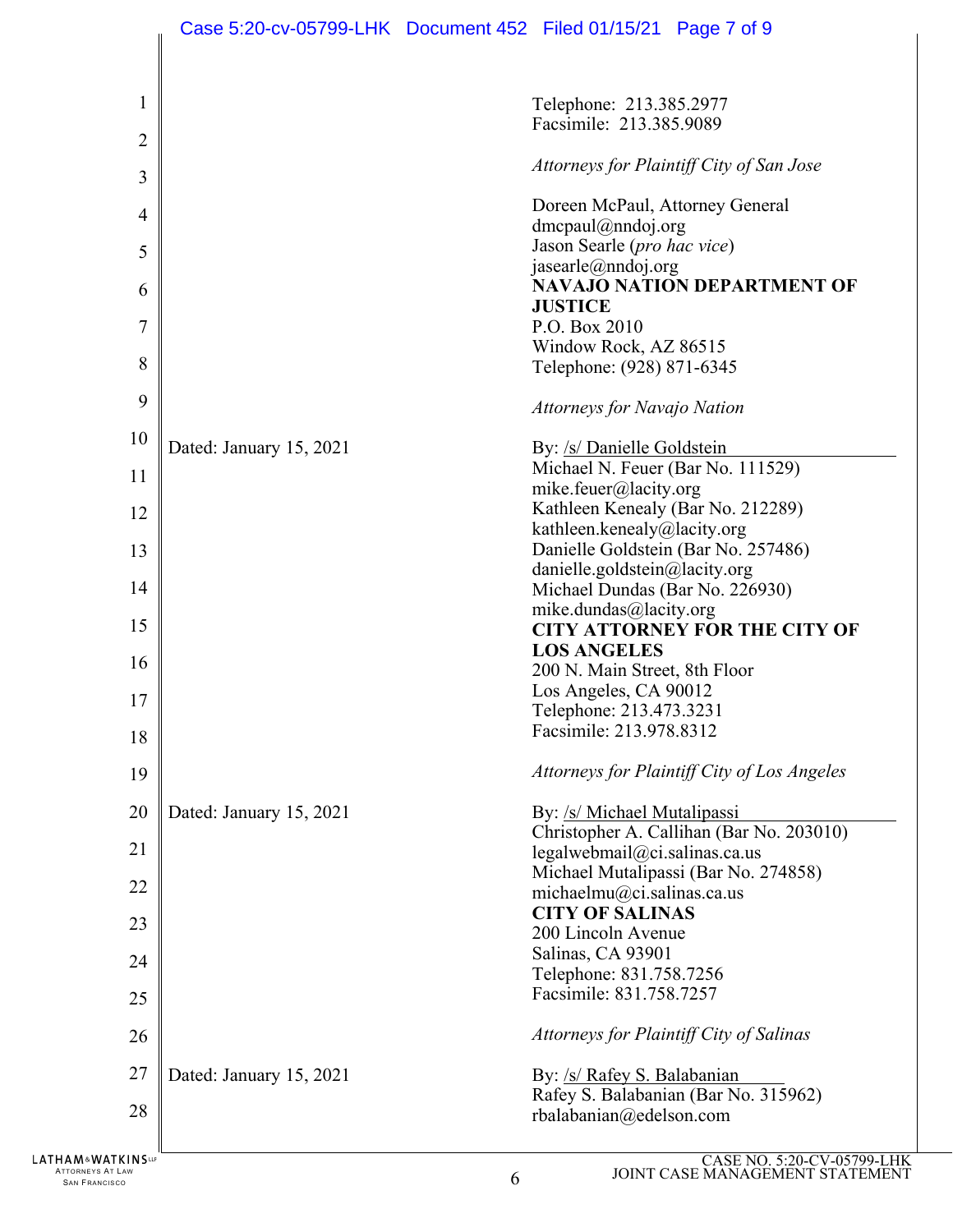|                          |                         | Case 5:20-cv-05799-LHK Document 452 Filed 01/15/21 Page 8 of 9                                                                           |
|--------------------------|-------------------------|------------------------------------------------------------------------------------------------------------------------------------------|
| 1<br>$\overline{2}$<br>3 |                         | Lily E. Hough (Bar No. 315277)<br>lhough@edelson.com<br><b>EDELSON P.C.</b><br>123 Townsend Street, Suite 100<br>San Francisco, CA 94107 |
| $\overline{4}$           |                         | Telephone: 415.212.9300<br>Facsimile: 415.373.9435                                                                                       |
| 5                        |                         | Rebecca Hirsch (pro hac vice)                                                                                                            |
| 6                        |                         | rebecca.hirsch2@cityofchicago.org<br><b>CORPORATION COUNSEL FOR THE</b>                                                                  |
| 7                        |                         | <b>CITY OF CHICAGO</b><br>Celia Mexa                                                                                                     |
| 8<br>9                   |                         | Stephen J. Kane<br>121 N. LaSalle Street, Room 600                                                                                       |
| 10                       |                         | Chicago, IL 60602<br>Telephone: (312) 744-8143                                                                                           |
| 11                       |                         | Facsimile: (312) 744-5185<br>Attorneys for Plaintiff City of Chicago                                                                     |
| 12                       | Dated: January 15, 2021 | By: /s/ Donald R. Pongrace                                                                                                               |
| 13                       |                         | Donald R. Pongrace (pro hac vice)<br>dpongrace@akingump.com                                                                              |
| 14                       |                         | Merrill C. Godfrey (Bar No. 200437)<br>mgodfrey@akingump.com                                                                             |
| 15                       |                         | <b>AKIN GUMP STRAUSS HAUER &amp; FELD</b><br><b>LLP</b>                                                                                  |
| 16<br>17                 |                         | 2001 K St., N.W.<br>Washington, D.C. 20006                                                                                               |
| 18                       |                         | Telephone: (202) 887-4000<br>Facsimile: 202-887-4288                                                                                     |
| 19                       |                         | Attorneys for Plaintiff Gila River Indian                                                                                                |
| 20                       |                         | Community                                                                                                                                |
| 21                       | Dated: January 15, 2021 | By: /s/ David I. Holtzman<br>David I. Holtzman (Bar No. 299287)                                                                          |
| 22                       |                         | David.Holtzman@hklaw.com<br><b>HOLLAND &amp; KNIGHT LLP</b>                                                                              |
| 23                       |                         | Daniel P. Kappes<br>Jacqueline N. Harvey                                                                                                 |
| 24                       |                         | 50 California Street, 28th Floor<br>San Francisco, CA 94111                                                                              |
| 25                       |                         | Telephone: (415) 743-6970<br>Fax: (415) 743-6910                                                                                         |
| 26<br>27                 |                         | Attorneys for Plaintiff County of Los Angeles                                                                                            |
| 28                       |                         |                                                                                                                                          |
| <b>ATKINS</b>            |                         | $CASE NO 5:20-CV-05799-I$                                                                                                                |

ATTORNEYS AT LAW SAN FRANCISCO 7